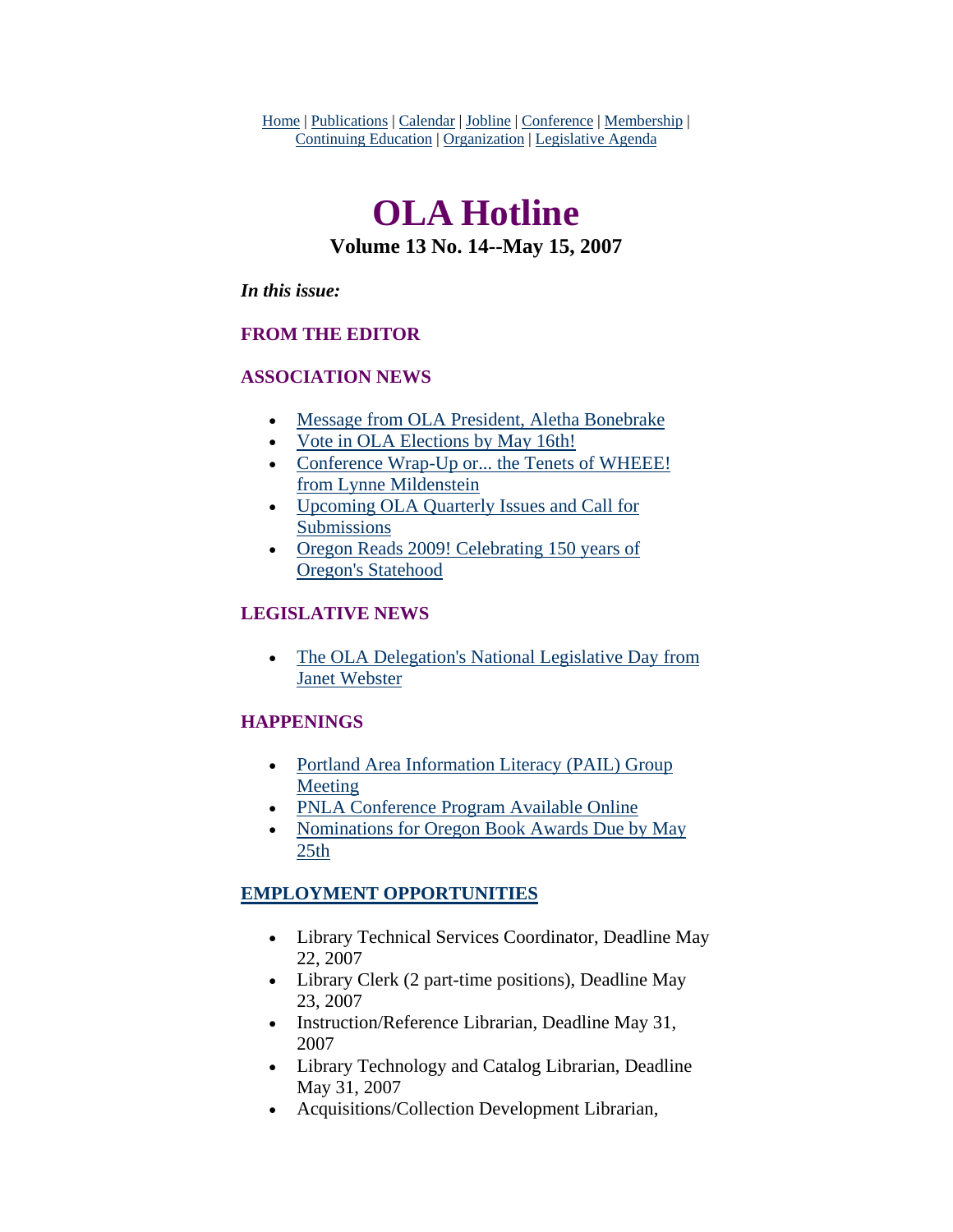Deadline June 1, 2007

- <span id="page-1-0"></span>• Manager of Library Technical Services, Deadline June 4, 2007
- Library Systems Coordinator, Deadline June 15, 2007
- Reference Librarian, Open Until Filled
- Branch Librarian and Library Assistants Recruiting, Open Until Filled
- Library Technician 3, Open Until Filled
- Music Librarian, Open Until Filled
- Digital Projects and Catalog Management Librarian, Open Until Filled
- Secondary Research Analyst, Open Until Filled
- Reference and Distance Services Librarian, Open Until Filled
- Library Technican 3, Open Until Filled
- Library Director (Veneta), Open Until Filled
- BTS Business Analyst, Open Until Filled
- Assistant University Librarian Public Services, Open Until Filled
- Business & Economics Reference & Instruction Librarian, Open Until Filled
- Library Director (Lakeview), Open Until Filled

### **CALENDAR**

## **From the Editor**

Well the time has arrived to pass the torch as Hotline Editor. See the President's Message below for an introduction to the new Web Member Manager! This is an exciting step in the evolution of OLA's virtual presence.

My hope is that the Hotline news gave you a sense of belonging to a healthy and productive organization, and an appreciation for its many creative, dedicated, and enthusiastic members. It was my pleasure to serve OLA in this capacity. I look forward to seeing what happens next!

## **Association News**

### **Message from OLA President, Aletha Bonebrake**

Stephanie Miller, Central Library Adult Programming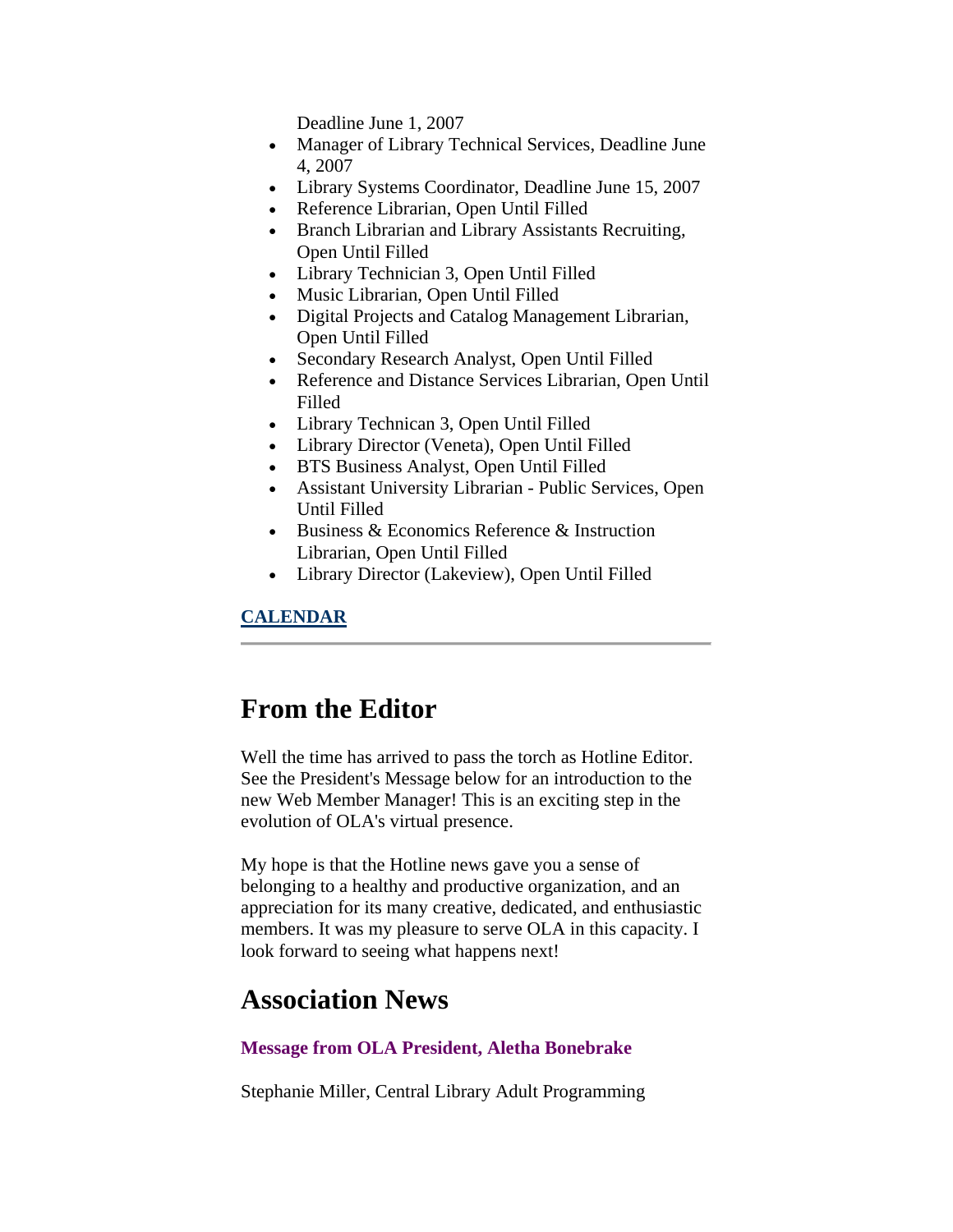<span id="page-2-0"></span>Coordinator and Humanities Librarian, Multnomah County Library, has been selected as the Web Member Manager for OLA. This contract position combines the duties of website manager and OLA Hotline editor, and adds new duties in managing and expanding MemberClicks activities for the Association.

OLA's transition to MemberClicks developed at the Board's request and has been managed by Membership Chair, Camila Gabaldon, on a volunteer basis for the past two years. One of the responsibilities of this position is providing MemberClicks software training for incoming OLA officers in conjunction with the Annual Leadership Retreat. President-elect Sarah Beasley will be announcing the first ever training session at a site convenient to Silver Falls this coming August.

Stephanie has successful recent experience working with the MemberClicks program in her role as Registration Chair for the 2007 OLA Conference. She has also prepared and presented computer, information literacy, and workplace training for groups and for individuals. Stephanie has website design and maintenance skills from her experience with websites for Clackamas Community College, Albuquerque/Bernalillo County Library System, and the Maryland Library Association.

Stephanie holds a Bachelor of Science in English Literature from Towson State University in Towson, Maryland, and received her MLIS from the University of Maryland, College Park, Maryland, in 2000. Welcome aboard, Stephanie!

Many thanks for the years of outstanding service by Hotline Editor Diane Sotak and Webmaster Rachel Mendez, who brought OLA into the virtual communication age, and to Membership Chair Camila Gabaldon who brought us to a new level of efficiency and opportunity with MemberClicks.

#### **Vote in OLA Elections by May 16th!**

There is still time to vote for OLA's 2007-08 officers. There is an excellent slate of candidates that will serve the organization well.

Quite a few of you have already voted so you may ignore this message. If you haven't voted, please do so now. [View](https://web.memberclicks.com/mc/quickForm/viewForm.do?orgId=ola&formId=26865)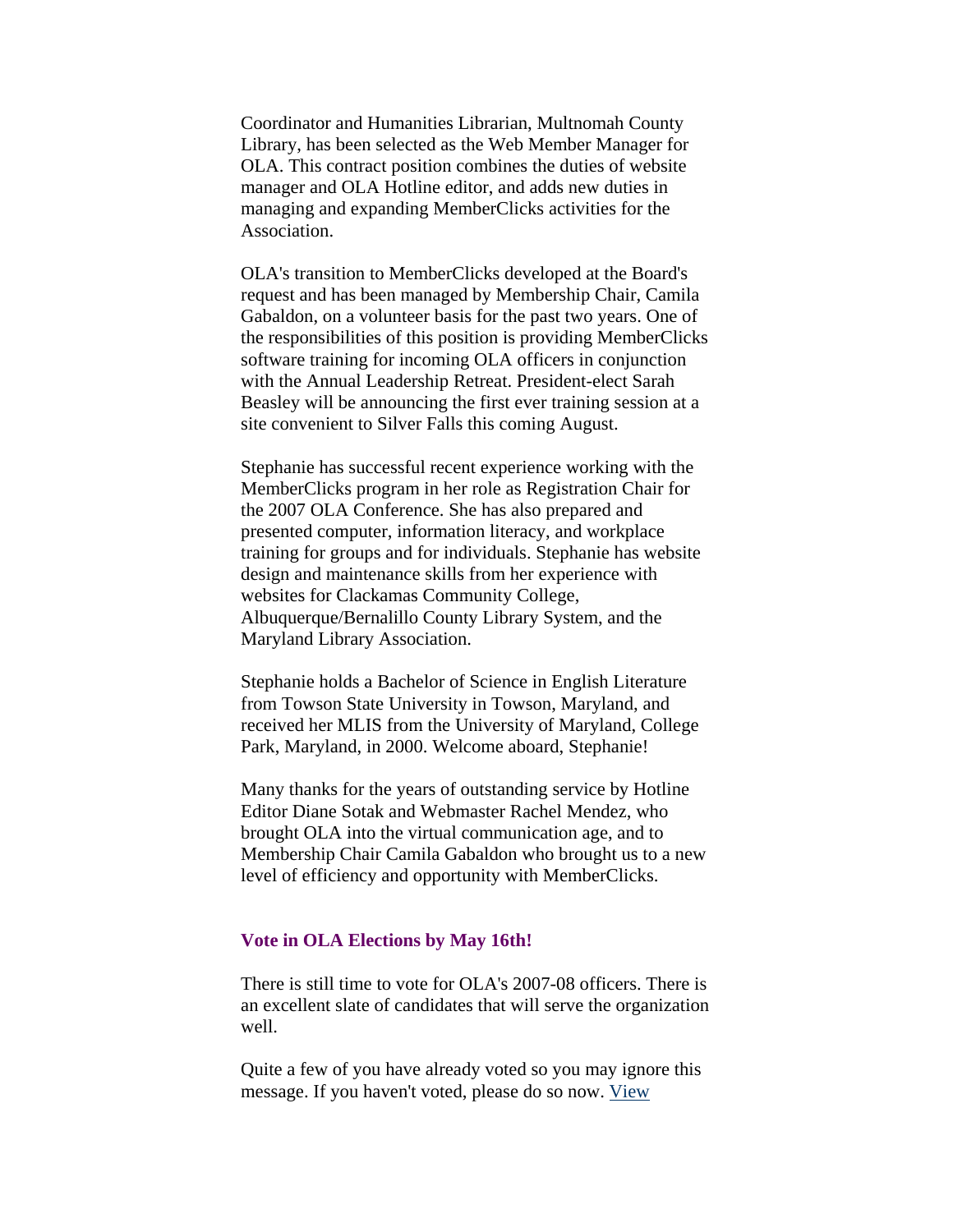#### <span id="page-3-0"></span>[candidate statements and cast your vote](https://web.memberclicks.com/mc/quickForm/viewForm.do?orgId=ola&formId=26865).

Members of the Children's Services Division should have received an email regarding the Summer Reading Chair/Chair-Elect election. Cast your vote at the [CSD election site.](https://web.memberclicks.com/mc/quickForm/viewForm.do?orgId=ola&formId=27144)

If you don't remember your Memberclicks login/password, please contact [Leah Griffith](mailto:leahg@ccrls.org) for help - it only takes a minute!

Ballots are due by the end of the day on May 16th and results will be announced shortly thereafter.

### **Conference Wrap-Up or... the Tenets of WHEEE!** from Lynne Mildenstein

Thanks to all for another wonderful, successful OLA conference! During the conference in Corvallis this past April, I heard frequent comments about how smoothly the conference was going and how calm, relaxed, and organized the Conference Committee members appeared.

So what IS it like to plan a conference? Having been part of the conference planning committee for the past four years, I'm convinced it's like planning a giant, three-day party for 500 people. You hope people show, have a good time, learn something, don't make a mess, and want to come back again. A good conference planning committee needs the tenets of WHEEE.

Worthwhile Human Touch Educational Entertaining Enjoy

Worthwhile - Plan so conference-goers feel it was worth the time and money. Not only do they want to come to the "party," they'll be disappointed if they miss it!

Human Touch - Conference Committee members make this happen! As chair, choose wisely. Find people that can organize, meet deadlines, and be the voice of reason when all goes awry.

Educational - OLA has a wonderful collective of divisions,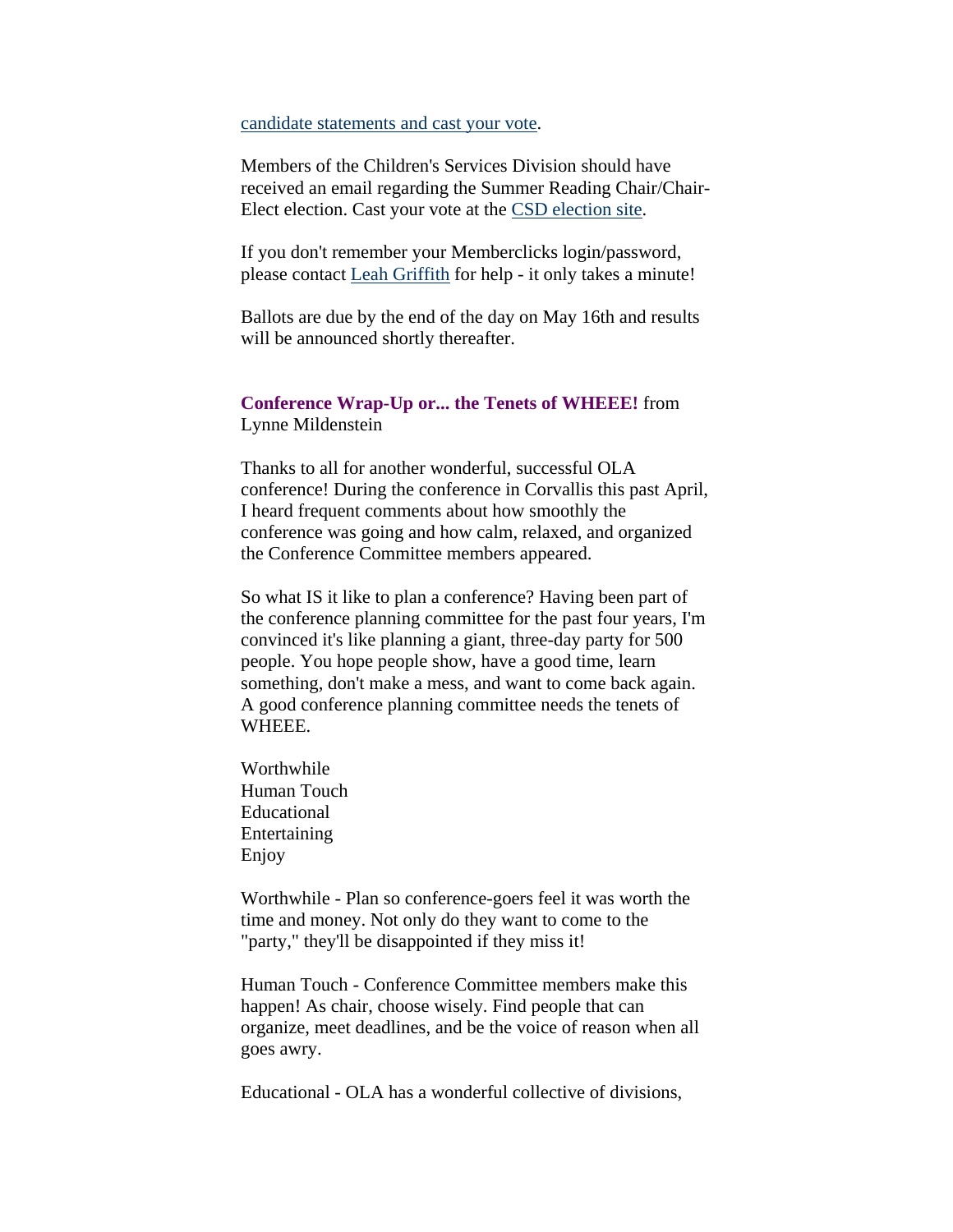committees, and roundtables that can't help but offer enlightening and instructive programming.

Entertaining - Who says conferences can't be fun and educational? Use the brain trust of the Conference Committee and OLA membership to find exciting and inspirational speakers. Seek out new opportunities for fun and above all, don't be afraid to try something different even if it means singing off-key.

Enjoy - Enjoy the time together! There is very little opportunity for librarians and staff throughout the state to meet, talk, laugh, and share. Celebrate old friendships and cultivate new ones.

Hat's off to this year's OLA Conference Planning Committee. For the past eight months, these dedicated individuals followed WHEEE in so many creative and exciting ways. I'm very proud to have been a part of this year's Conference Committee and enjoyed every detail-filled minute of it!

Conference Committee Members

Lynne Mildenstein, Chair Jere White, Programs Chair Rea Andrews Kyle Banerjee Brandon Barnett Paige Bentley Shannon Bronson Greg Doyle Mary Finnegan Debbie Hackleman Julia Longbrake Stephanie Miller Kevin Moore Mary Norman Barbara O'Neill Terry Reese John Repplinger Rita Rivera Suzanne Sager Steve Skidmore Sonja Somerville Marian Thomas Doug Yancey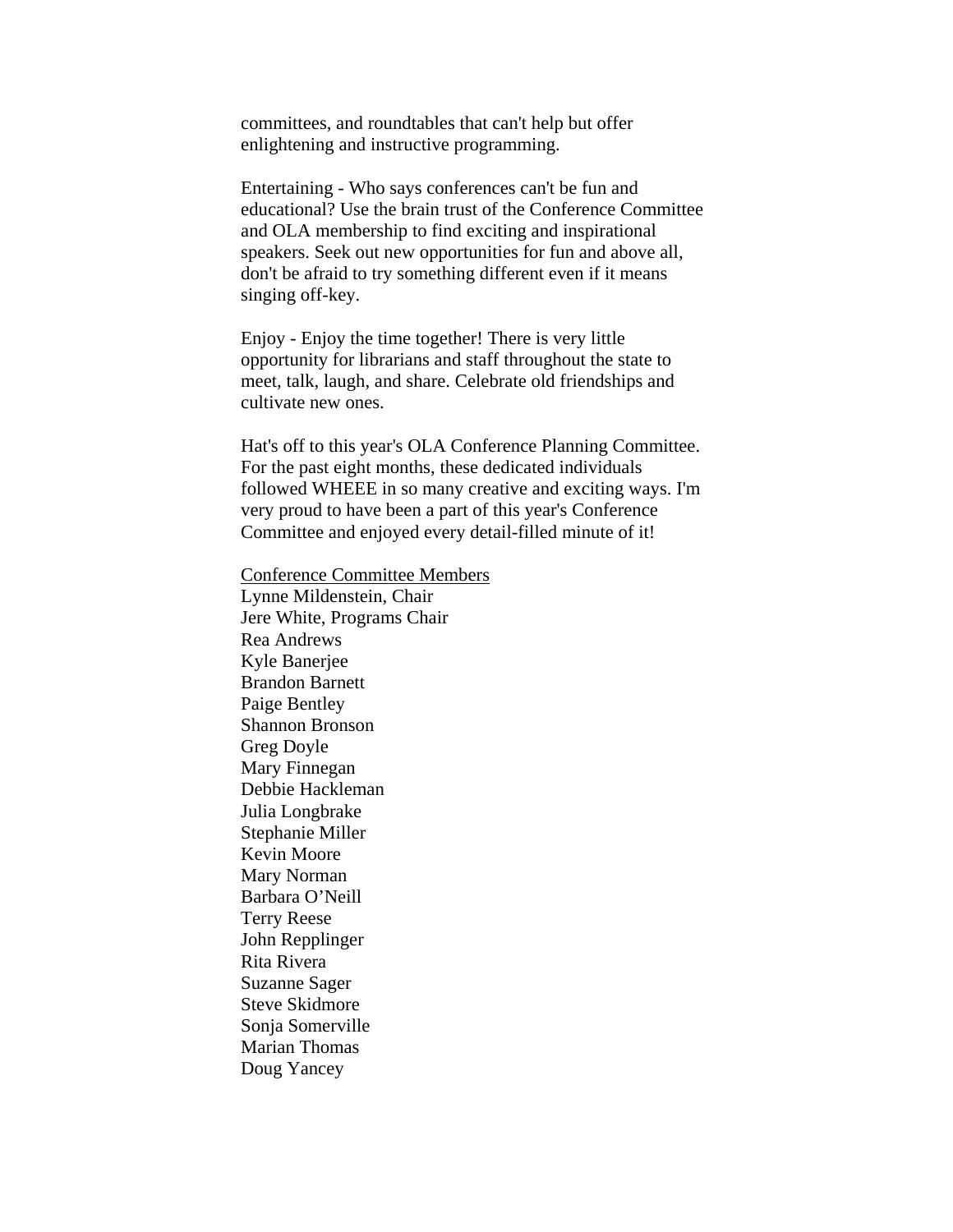#### <span id="page-5-0"></span>**Upcoming OLA Quarterly Issues and Call for Submissions**

Later in June you will have the President's issue of the OLA Quarterly, edited by Aletha, to enjoy. Interested in writing a piece for the Quarterly? Other issues in the works for the coming year include:

**Fall 2007** - Theme: Rural libraries/Jackson County. Guest Editors: [Ruth Vondracek](mailto:ruth.vondracek@oregonstate.edu) & [Valery King,](mailto:valery.king@oregonstate.edu) Oregon State University.

Deadline for submission of an article proposal: July 15, 2007 Publication date: September 15, 2007

**Winter 2007** - Theme: Libraries and sustainability. Have you had experience planning for a LEED certified building? Is your library examining its carbon footprint? Do you develop collections to support environmental sustainability concepts? Send your ideas and proposals! Guest Editor: [Diane Sotak](mailto:sotak@up.edu), University of Portland.

Deadline for submission of an article proposal: October 15, 2007

Publication date: December 15, 2007

**Spring 2008** - Theme: Libraries in the media. Guest Editor: [Maureen Cole](mailto:maureen.t.cole@ci.eugene.or.us), Eugene Public Library.

Deadline for submission of an article proposal: January 15, 2008

Publication date: March 15, 2008

**Summer 2008** - President's Conference Issue. Guest Editor: [Sarah Beasley](mailto:beasleys@pdx.edu), Portland State University. Deadline for submission of an article proposal: April 15, 2008 Publication date: June 15, 2008

Contact the guest editors or the Publications Committee Chair, [Loretta Reilly,](mailto:loretta.reilly@oregonstate.edu) for more information. Information for Authors can be viewed at the [OLAQ website.](http://www.olaweb.org/quarterly/authors.shtml)

### **Oregon Reads 2009! Celebrating 150 years of Oregon's Statehood**

To celebrate Oregon's 150th birthday, the Oregon Library Association is sponsoring Oregon Reads 2009! We hope that school, public and academic libraries will present programs and encourage readers to engage in special activities and book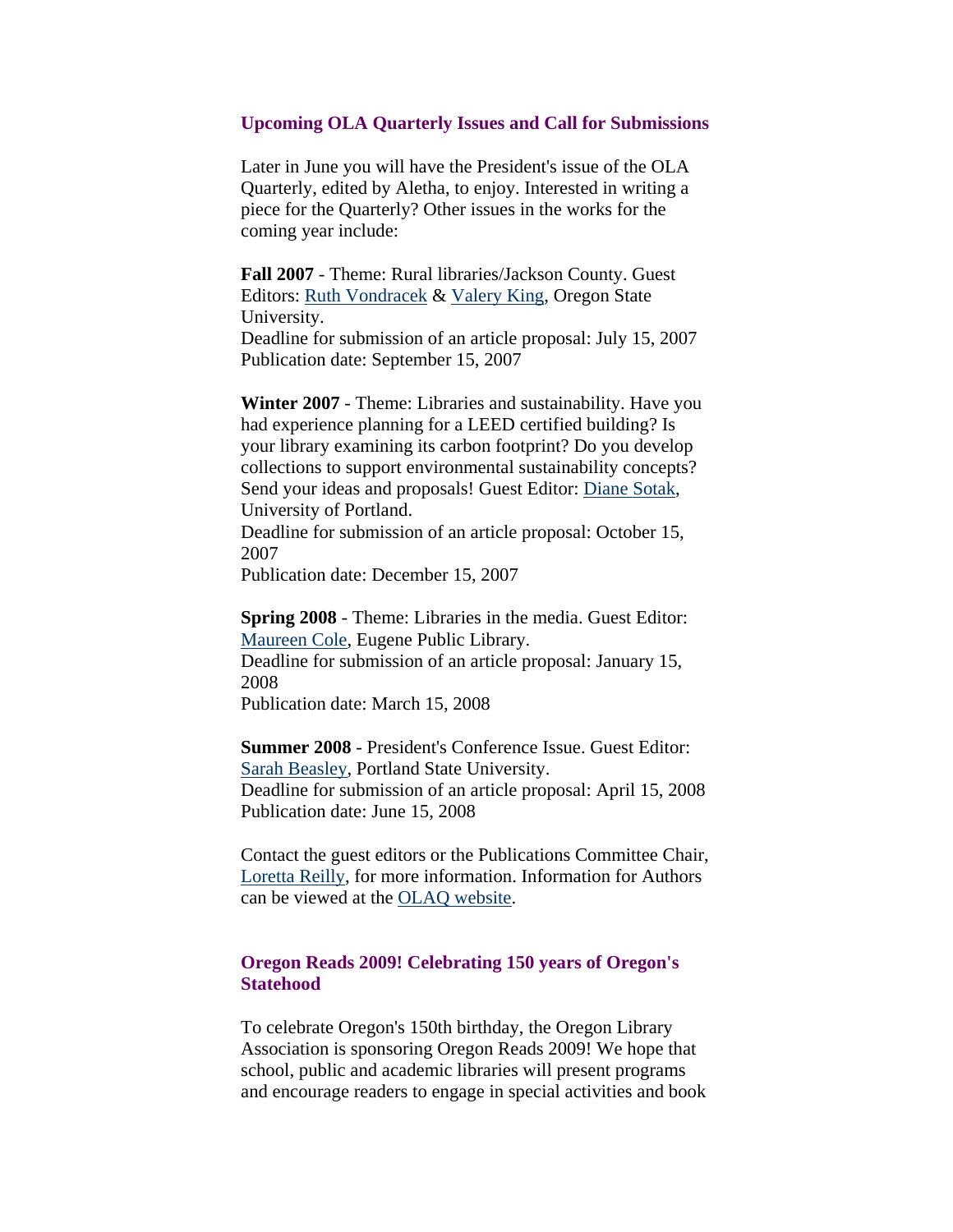clubs about three fabulous books!

1. **Stubborn Twig: Three generations in the life of a Japanese- American family** by Lauren Kessler (15 year olds and up)

Masuo Yasui saw America as a land of limitless opportunity. Like countless other immigrants, he put down roots in Oregon's Hood River Valley, worked hard, raised a family with his wife and achieved success as a businessman and an orchardist. This narrative of a classic American success story changes forever after the Japanese air attack on Pearl Harbor, December 7, 1941. The Yasuis' family were forced from their homes with what they could carry and interned in vast inland "relocation camps." Lauren Kessler's compelling narrative tells this tragic part of United States history with compassion and hope in light of the Yasuis' family courage to endure immeasurable hardship then thrive again as leaders in Oregon representing the Japanese American community.

- 2. **Bat 6** by Virginia Euwer Wolff (9-13 year olds) It's time for the annual baseball game between 6th grade girls from two Oregon farm communities. Tensions are even higher this year (1949) because Aki and her family have just returned from a Japanese-American internment camp and Shazam's father was recently killed in the attack on Pearl Harbor.
- 3. **Apples to Oregon** by Deborah Hopkinson (5-8 year olds)

This amusing story about a family's journey to Oregon is loosely based on the true story of a pioneer who brought plants and fruit trees out on the Oregon Trail in 1847. This book is a great way to start a conversation about the journeys people take to get to Oregon and the new things they bring with them.

For more information, contact [Leah Griffith](mailto:leah.griffith@ci.newberg.or.us), Oregon Reads 2009 Coordinator. For more information about the Oregon Sesquicentennial celebration, go to the [Sesquicentennial](http://www.oregon150.org/)  [website.](http://www.oregon150.org/)

## **Legislative News**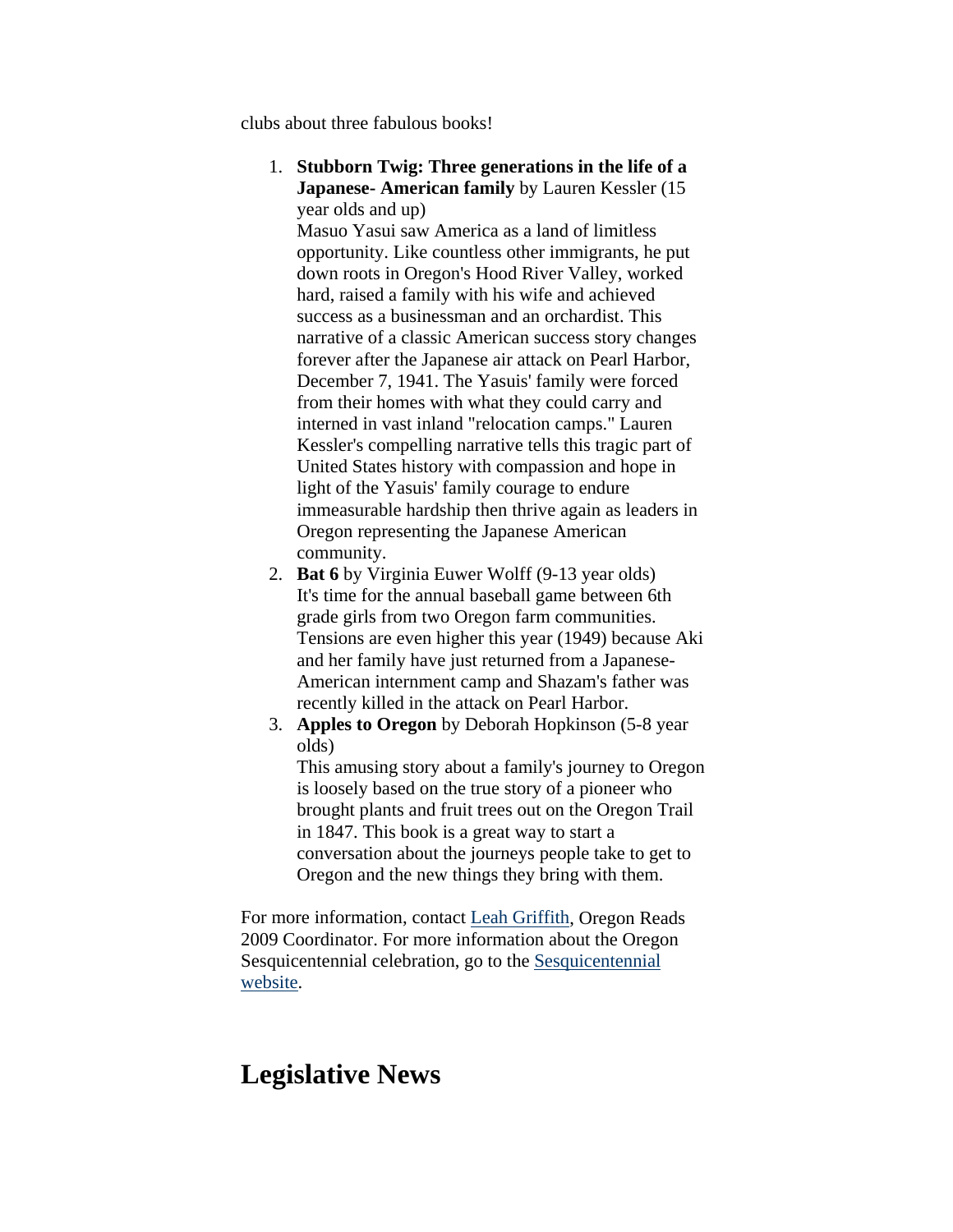#### <span id="page-7-0"></span>**The OLA Delegation's National Legislative Day** from Janet Webster

#### **LESSONS FROM WASHINGTON, D.C.**

Library staff and library supporters can affect change. In fact, it's up to us because nobody else will tackle library funding and policy issues. We are the ones who bring these issues to Congress with the able assistance of ALA. This year, eight of us trooped to Capitol Hill to talk to Oregon's congressional delegation.

Did we affect change? Perhaps. At the very least we engaged the focused attention of our legislators. Two concrete examples of our visit are that Representative DeFazio agreed to co-sponsor copyright legislation and Representative Walden now understands that DOPA adversely affects libraries. This may not seem like much, but each time we talk to politicians about libraries and our issues, it's another reminder of the importance of our role in society.

#### **ISSUES IN WASHINGTON**

Visiting Capitol Hill is fascinating, necessary, and fun. Below are the top issues we discussed. There was much to cover in a half hour visit and we picked our favorites. For more issue details, visit [ALA's Washington Office site.](http://www.ala.org/ala/washoff/woissues/issues.cfm)

• Funding

- Support the LSTA funding at the President's Request. (It's an increase for us and few ask their congress people for the President's Request.)

- Ask for an increase of \$80 million (in addition to the current \$20 million) for Improving Literacy Through School Libraries. (This would give Oregon \$1 million for resources in school libraries rather than the current highly competitive national grant program. As DeFazio pointed out, this represents about 2.5 hours of the Iraq War.)

- Co-sponsor the LIBRARIAN Act of 2007 that provide Perkins student loan forgiveness for librarians employed in low-income schools and public libraries.

• Telecommunications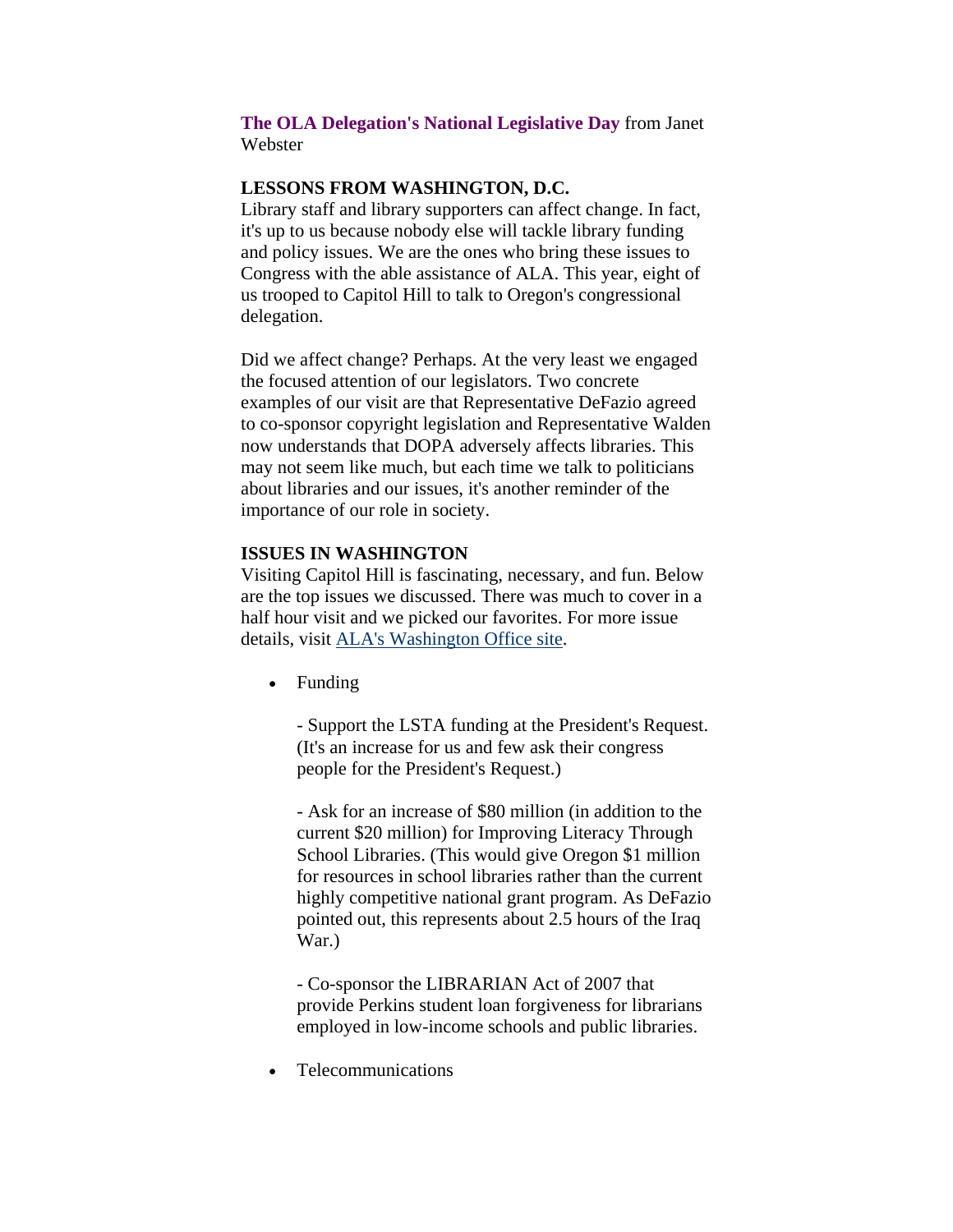- Co-sponsor S.609 and H.R. 278 that would solve the problem with freezing of E-rate distributions. (This one was hard to explain in 25 words, so we'll leave it to ALA.)

- Discuss the need for broadband, especially in rural areas. (Oregon's libraries enjoy solid internet access, but we'll need more in the future.)

• Filtering & Blocking

- Oppose DOPA (H.R. 1120) and S.49. (As these are Republican bills, they probably will not get out of committee. HOWEVER, our people in Congress and their staff do not understand how libraries use social networking and its importance in how our users communicate.)

• Copyright

- Co-sponsor H.R. 1201. (This is a very narrow, technical amendment that fixes problems we have with technological locks on certain products we buy.)

• Open Government and Access to Government Information

- Urge Congress to make many Congressional Research Service reports available to the public over the internet. (You can get these through your congress person, but they are taxpayer-funded so would be more useful if openly accessible.)

- Be vigilant about restrictions to government information including changes to the Freedom of Information Act and the Presidential Records Act.

- Support efforts to make federally funded research publicly available.

• Privacy

- Reform the Real ID Act. (This is a hard one to connect the dots, but basically if we go to a national id card, will this affect access to library records? We would be using the number to verify residency just as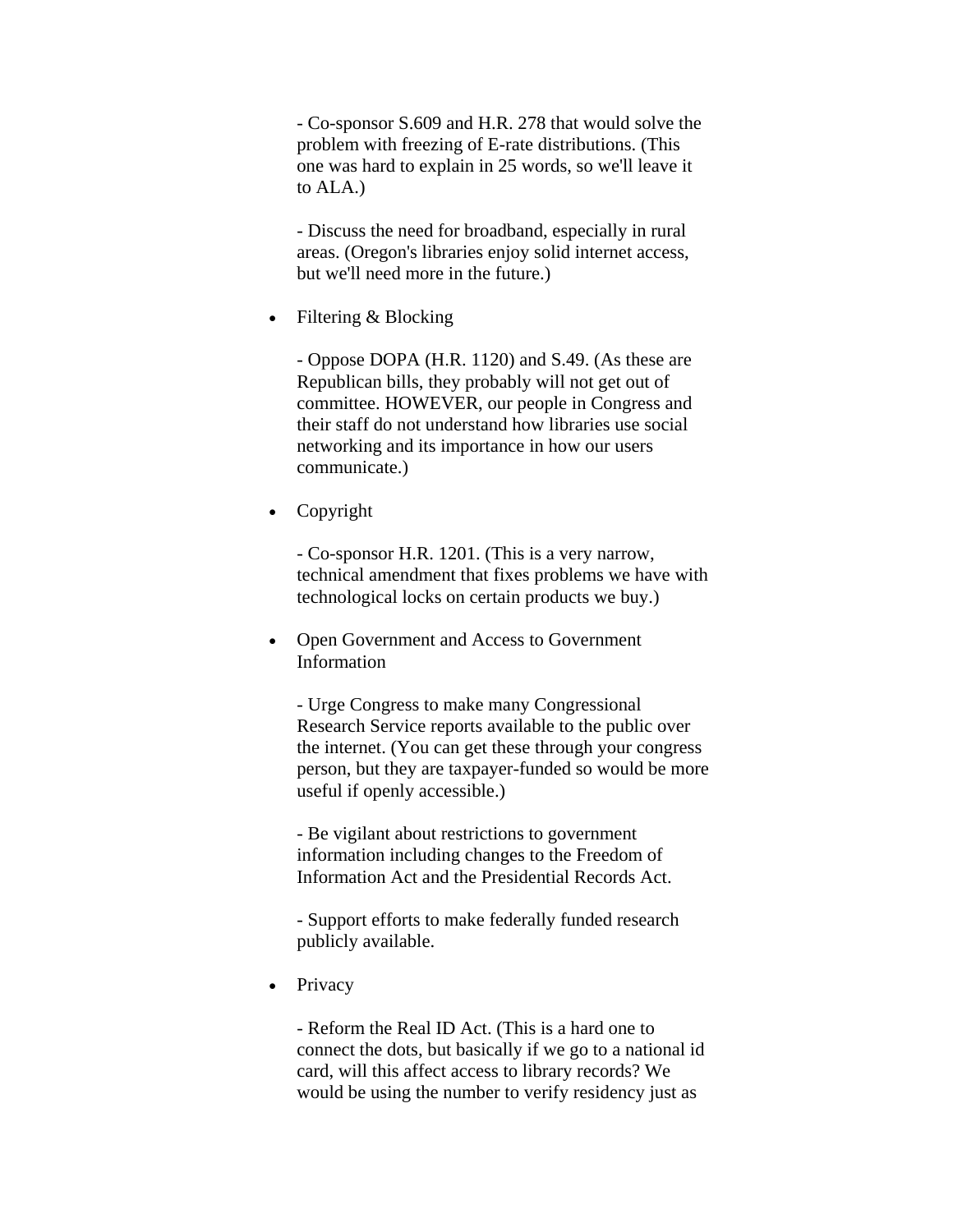we often use a driver's license.)

- Remind them of abuses to the National Security Letters authorized through the Patriot Act. (Librarians were not quite as hysterical as some thought in regards to possible abuse.)

### **THE OFFICE VISITS**

The eight of us split into groups so we could visit all seven offices. The Senate and Representative offices are on opposite sides of the Hill, so you have to allow at least 15 minutes of walking between the buildings. Below are our delegates' impressions of the various offices.

"DeFazio's was the best. We got to see him in his office, which was set up for comfort and conversation. So that is what we had, a comfortable conversation. At one point (I can't remember which legislation we were discussing) he turned to his assistant and said, "We'll support that." Decision made. Make note. Let's move on. Sweet."

"Greg Walden was also very good. He was only there for about 15 or 20 minutes but we had his undivided attention. He very much wanted to hear and then understood our concerns about DOPA. He was not at all defensive and could admit that some changes needed to be made."

"When discussing funding LSTA at the President's request level, Rep. Blumenauer interrupted and stated that he was disappointed that librarians never ask for much, never come in kicking and screaming for more (I am, of course, paraphrasing!) - and that we should because he (and others presumably) really believe in what libraries do but we get lost in the shuffle when other groups make a ruckus."

"Smith's office is well-organized and his staffer was excellent. I'm glad we started here as the visit gave me confidence and as well as a benchmark for what you want from a visit - attention, give and take, interest, engagement."

"Hooley's office was more chaotic as we met in the reception area with a fair amount of traffic. It was harder for the staffer to concentrate, but I think he heard our concerns with DOPA. It amazed me that this early thirty-something didn't use blogs, chat, etc. although he does IM. A crash course for our Oregon legislative offices in social networking and how they could use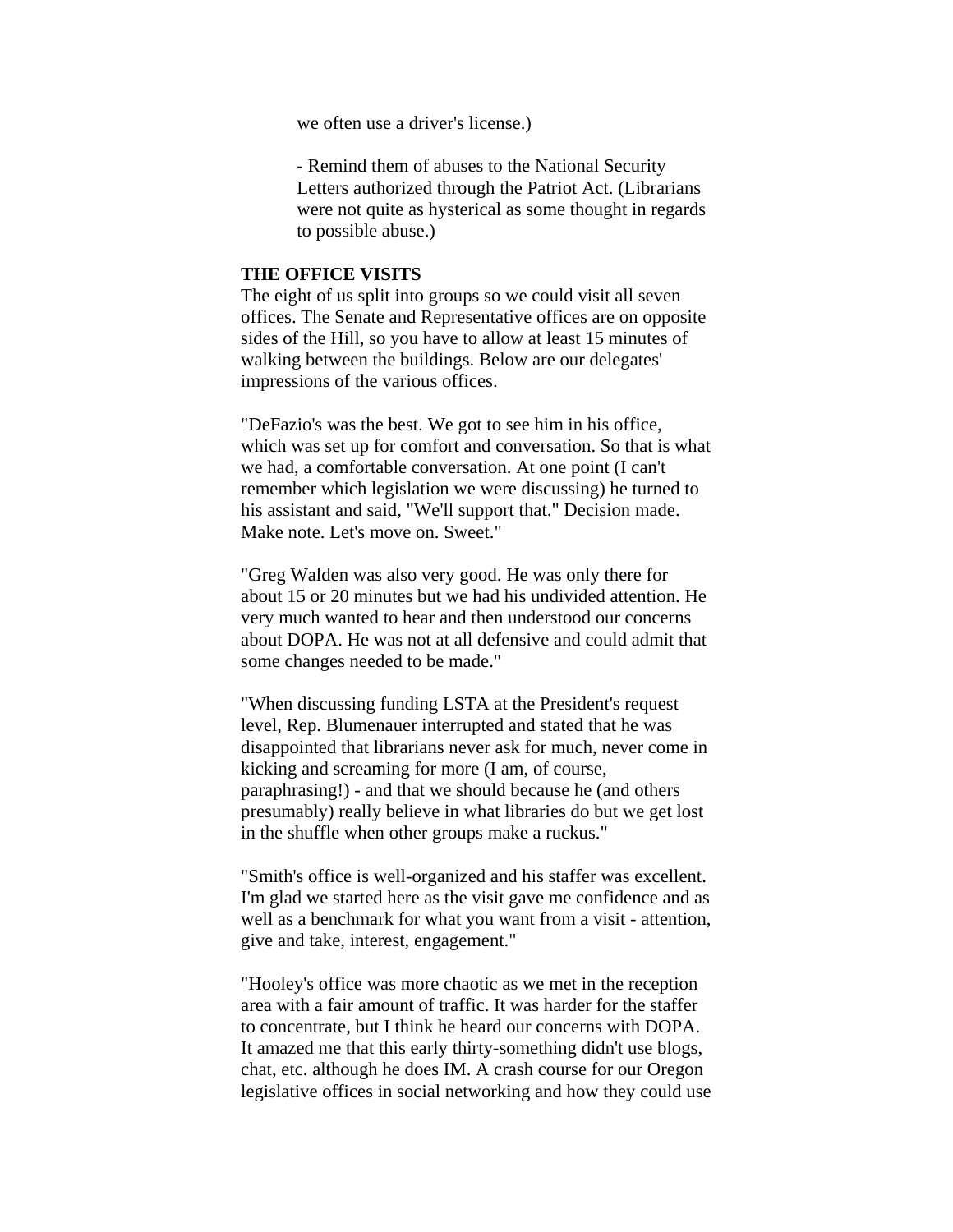them in the office may be very useful."

"Wu's staff seemed in agreement in the issues that we brought up, and assured us that Wu is very interested in doing things which benefit education."

"Wyden's office was a bit of circus with overlapping meetings and rushed staff. The staffer said that Wyden has the only "true net neutrality" bill and went into riff on broadband rollout and problem with FCC's policy towards broadcasting (i.e., that it is broadcasting centric rather than viewing information transfer more broadly -- various remarks about favoring of media monopolies and look to '08 for any changes in these policies). You can't always keep the conversation on libraries<sup>"</sup>

### **NEXT STEPS**

Or, now what? We are part of the political community. We must participate. Some of us will go to D.C. and schmooze. Some of us will call, email or fax our representatives and senators. Most of us will vote. We all can tell a story or two about our library and how politics affects our services and our users. We need to tell those stories to the politicians and the people that vote.

We encourage you to tell your story by:

- 1. Learn about an issue and find your library story about that issue (e.g., how LSTA funding for a database helped a 5th grader write a brilliant paper).
- 2. Send that story to your representative and senators. Find your legislator's contact information at the [ALA](http://www.capwiz.com/ala/home/)  [website.](http://www.capwiz.com/ala/home/)
- 3. Send another story next month, then another the month after that...

If we don't tell our story, who will?

### **2007 OREGON DELEGATION TO ALA'S LEGISLATIVE DAY**

- \* Sarah Beasley (OLA President-elect)
- \* Sara Charlton (OLA Legislative Committee)
- \* Doug Henrichs (OSL Board President)
- \* Gregory Lum (OASL President-elect)
- \* Alice Meyer (Multnomah County Library Board of

Trustees)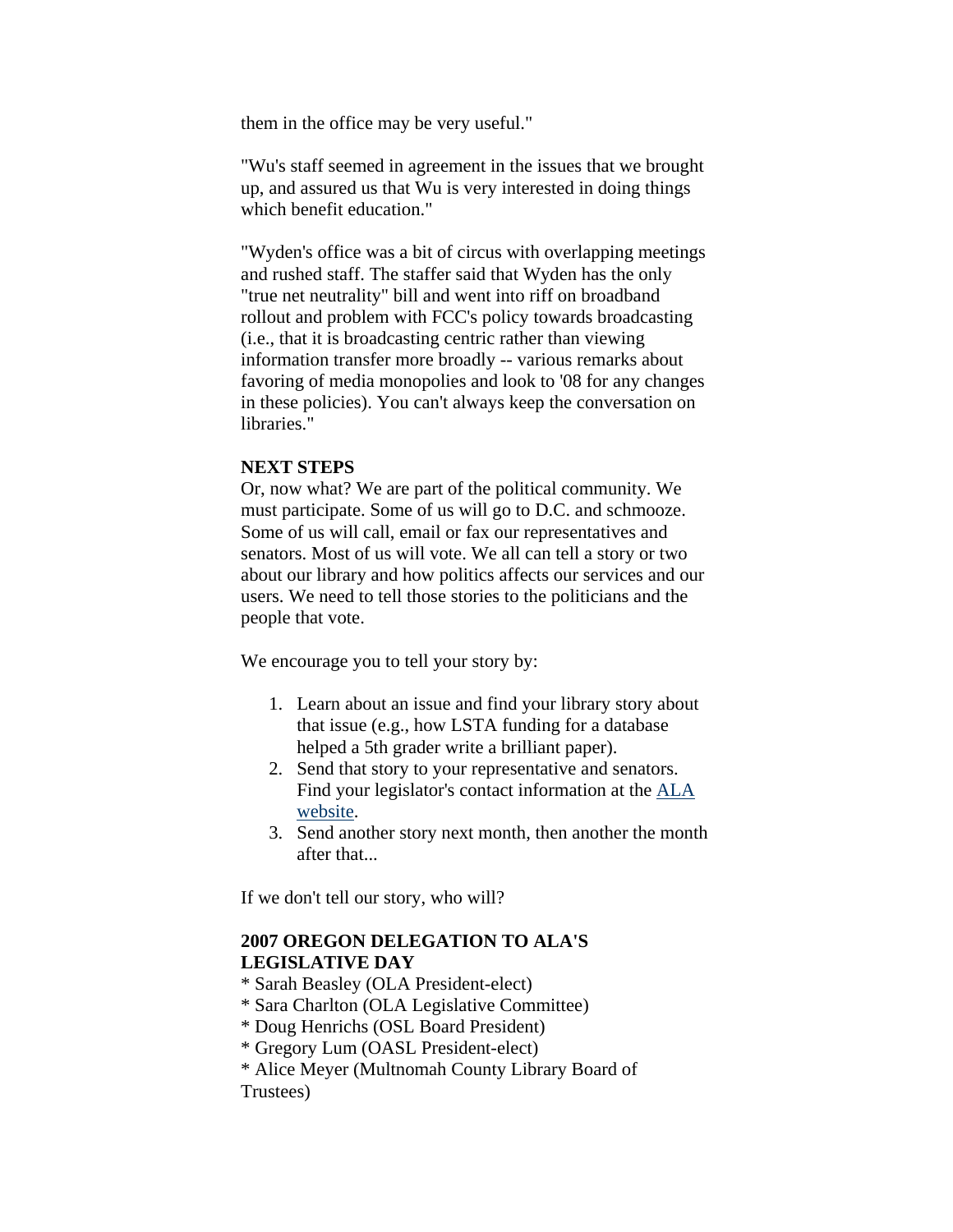- <span id="page-11-0"></span>\* Robin Paynter (OLA Academic Division)
- \* Jim Scheppke (OSL)
- \* Janet Webster (OLA Legislative Committee)

## **Happenings**

### **Portland Area Information Literacy (PAIL) Group Meeting**

You are invited to attend PAIL's next meeting on Thursday May 31st, 6:30 - 8:30 pm, in Room 170 of the PSU Library. The topics to be explored include:

Need an Avatar? - Second Life and Libraries Come and discover Second Life and tour Info Island. Find out what the hubbub is all about and talk with other librarians about the potential Second Life might hold. Michael Brown, of PSU, will be our avatar and Donna Cohen, a local Information Management Consultant, will be our guide. To read more about Second Life see [the handout.](http://www.pdx.edu/media/s/l/SL.doc)

Offering a 1-Credit Information Literacy Class - the Trials & Tribulations

Torie Scott is designing this class for PCC students. Come hear her description of the course and give her feedback on the efficacy of its design.

As usual, RSVPs are appreciated by emailing [Bob Schroeder,](mailto:schroedr@pdx.edu) but are not necessary. Drop-ins are always welcome. [PSU's](http://www.pdx.edu/map.html)  [location & parking information](http://www.pdx.edu/map.html). Parking structure #P1 at 6th Ave. and Harrison is a good one to use. Enter from 6th Ave. only.

#### **PNLA Conference Program Available Online**

The [2007 PNLA Annual Conference](http://www.pnla.org/events/conference07/) will be held at the Delta Edmonton South Hotel, in Edmonton Alberta from August 8- 11, 2007. With presenters from across the Pacific Northwest, this year's conference entitled **The Boom to the Echo: The Multigenerational Impact on Libraries** will have something for everyone.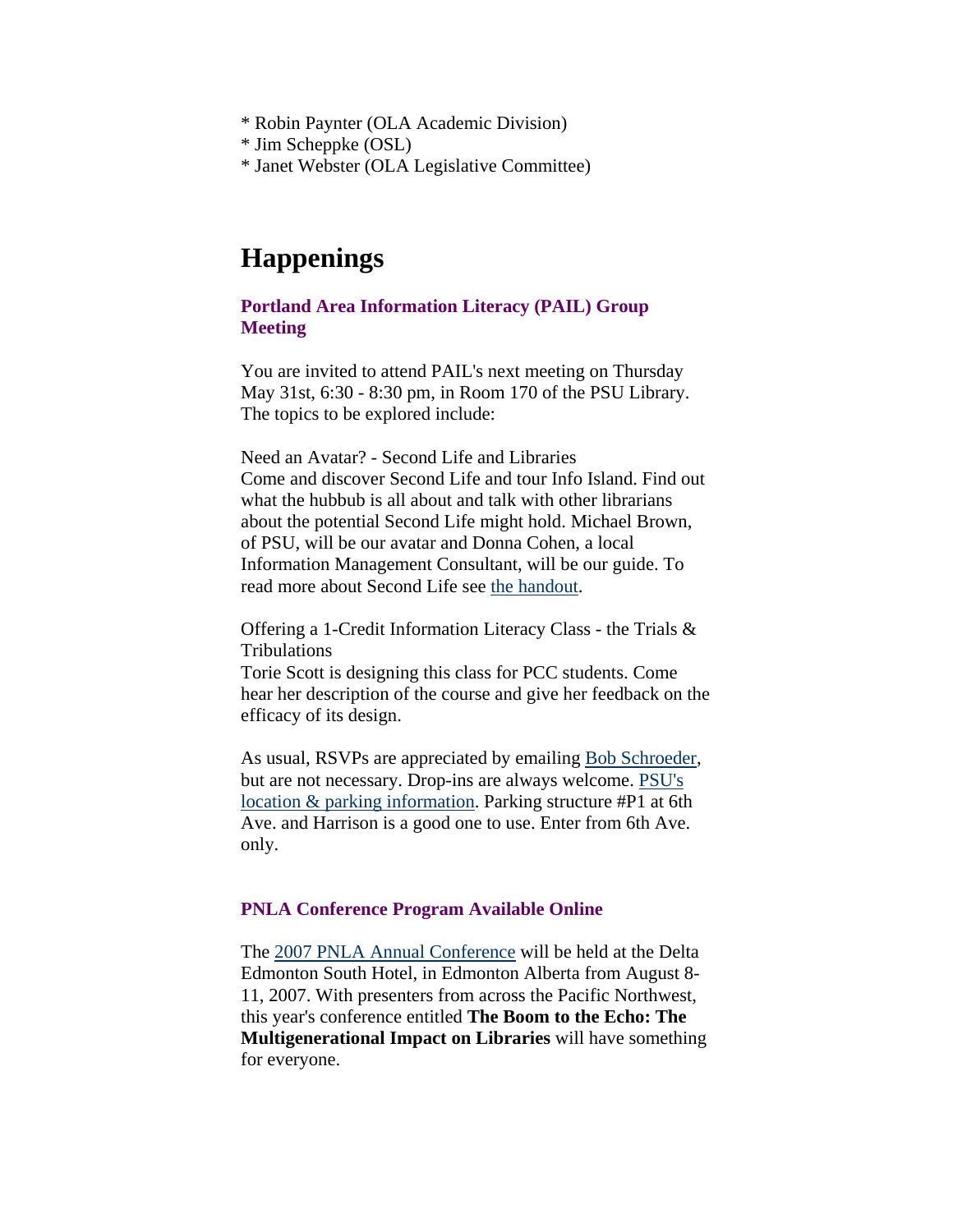<span id="page-12-0"></span>The conference program is [now online](http://www.pnla.org/events/conference07/2007program2.pdf).

The Pacific Northwest Library Association's greatest strength is its regional diversity and human network. This year's conference features presenters from each of PNLA State's and Provinces. The entertaining and hilarious Marty Chan provides the keynote address, and there are tours to some of Alberta's finest libraries, as well as the annual Corks & Cans networking opportunity at the Maverick Brewery.

The conference registration form is also available online. Complete the form and mail it in. We are accepting payment by check or credit card this year.

Questions about the conference program or registration can be directed to [Connie Forst](mailto:cm_forst@yahoo.ca).

#### **Nominations for Oregon Book Awards Due by May 25th**

Oregon Book Awards are presented annually for the finest accomplishments by Oregon writers in the genres of poetry, fiction, literary nonfiction, and young readers literature. All finalists are promoted in libraries and bookstores across the state, and invited to take part in the Oregon Book Awards Author Tour. Books must be written by a full-time living Oregon author, and have an original publication date between April 1, 2006 and March 31, 2007. Applications are available online at the [Literary Arts website](http://www.literary-arts.org/).

Books may be nominated by the publisher, author, or any member of the reading public. Librarians who know of books that may be eligible for submission are encouraged to contact [Susan Denning](mailto:susan@literary-arts.org) to suggest possible titles for submission.

Nominations are also being accepted for the following Oregon Book Awards Special Awards:

The Charles Erskine Scott Wood Distinguished Writer Award is presented to an Oregon author in recognition of an enduring, substantial literary career;

The Stewart H. Holbrook Literary Legacy Award is presented to a person or organization in recognition of significant contributions that have enriched Oregon's literary community;